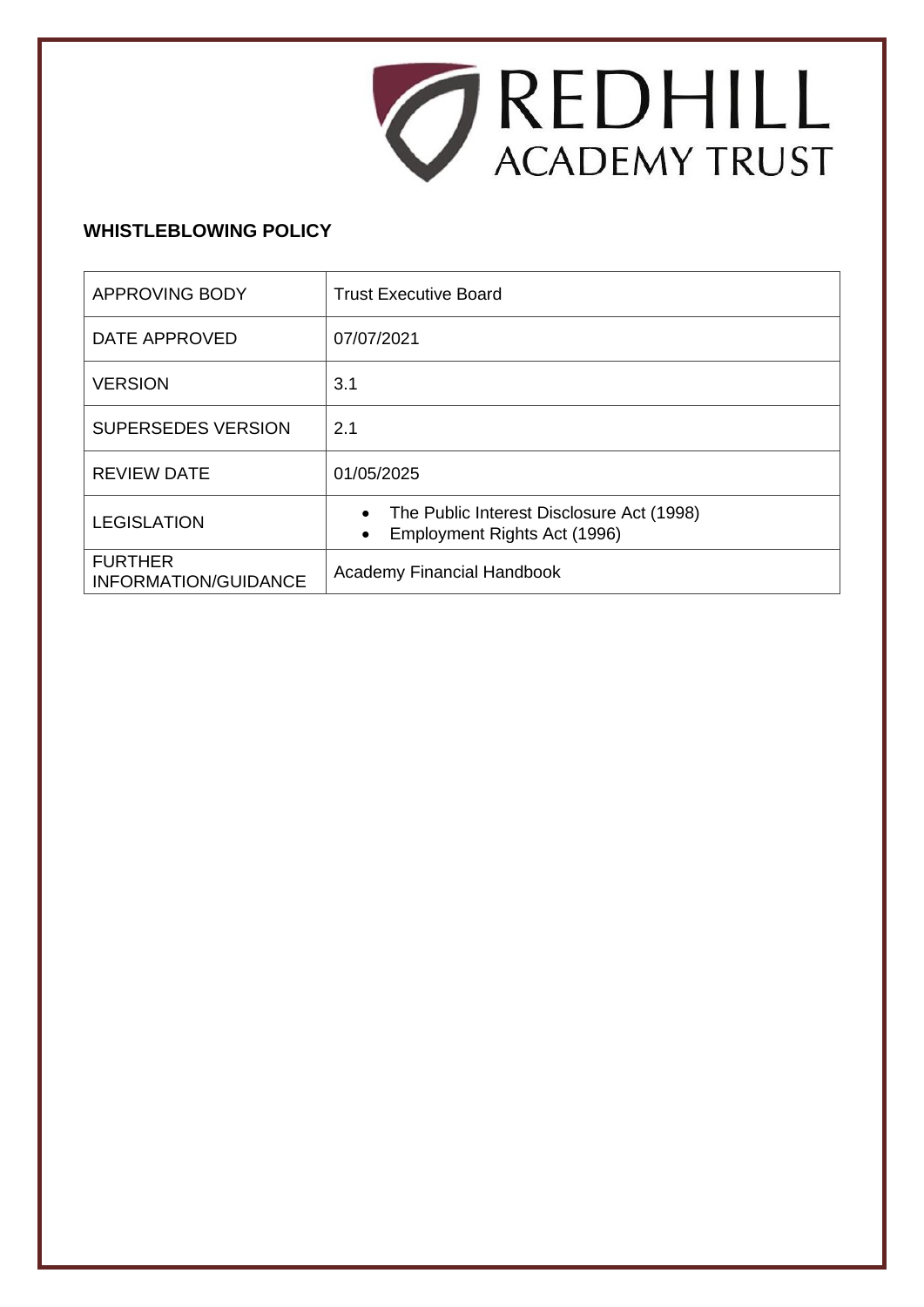

# **CONTENTS**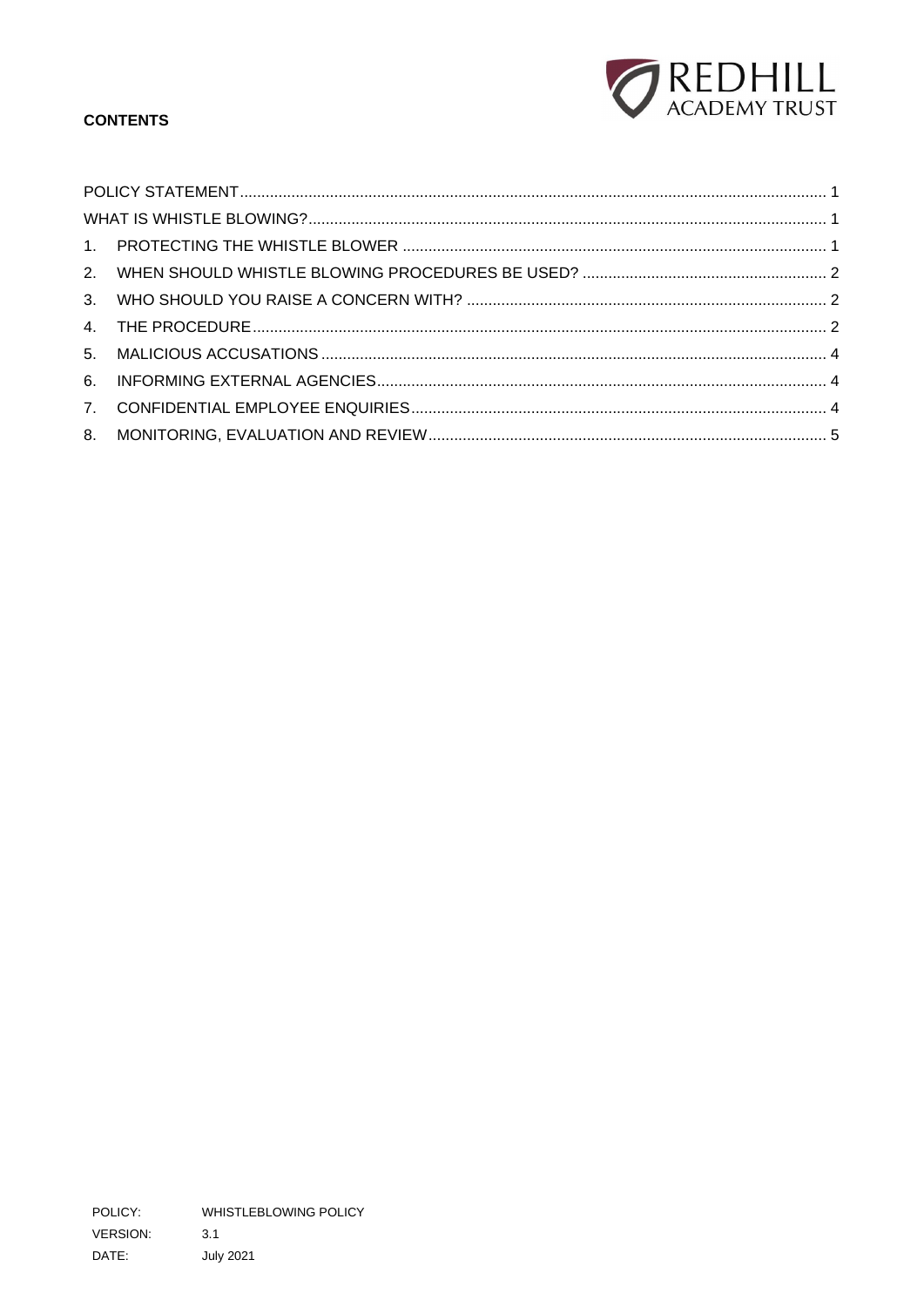

## <span id="page-2-0"></span>**POLICY STATEMENT**

The Trust/Academy is committed to conducting its affairs with honesty and integrity and expects all staff to maintain high standards. Any suspected wrongdoing should be reported as soon as possible.

This policy does not form part of any employee's contract of employment, and we may amend it at any time.

All staff are responsible for the success of this policy and should ensure that they use it to disclose any suspected danger or wrongdoing. Staff are invited to comment on this policy and suggest ways in which it might be improved. Comments, suggestions and queries should be addressed to Richard Merryweather, Director of Operations, [r.merryweather@redhillacademytrust.org.uk.](mailto:%20r.merryweather@redhillacademytrust.org.uk)

#### <span id="page-2-1"></span>**WHAT IS WHISTLE BLOWING?**

Whistle blowing inside the workplace is the term used to describe reporting by employees or ex-employees, of wrongdoing on the part of management, the Governing Body or by fellow employees. Wrongdoing may include for example, fraud, facilitation of tax evasion, corruption, malpractice, breach of health and safety law, damage to the environment, any breach of legal or professional obligations any other illegal, criminal or unethical act or breaches of the Academy Code of Conduct. Wrongdoing includes deliberate concealment of any of these examples. Employees may, for this purpose include, for example, contractors, casual workers, officers, consultants and agency workers.

#### <span id="page-2-2"></span>**1. PROTECTING THE WHISTLE BLOWER**

Under the Public Interest Disclosure Act (1998) and Employment Rights Act (1996) a whistle blower is protected from detriment and unfair dismissal.

The Academy and wider Trust will support and not discriminate against or subject to detriment concerned employees who apply the whistle blowing procedure.

Whistle-blowers must not suffer any detrimental treatment as a result of raising a genuine concern. If an employee believes they have suffered any such treatment, they should inform their Head Teacher immediately. If the matter is not remedied the employee should raise it formally using the Academy's Grievance Procedure.

An employee must not threaten or retaliate against whistle-blowers in any way. If an employee is involved in such conduct, they may be subject to disciplinary action.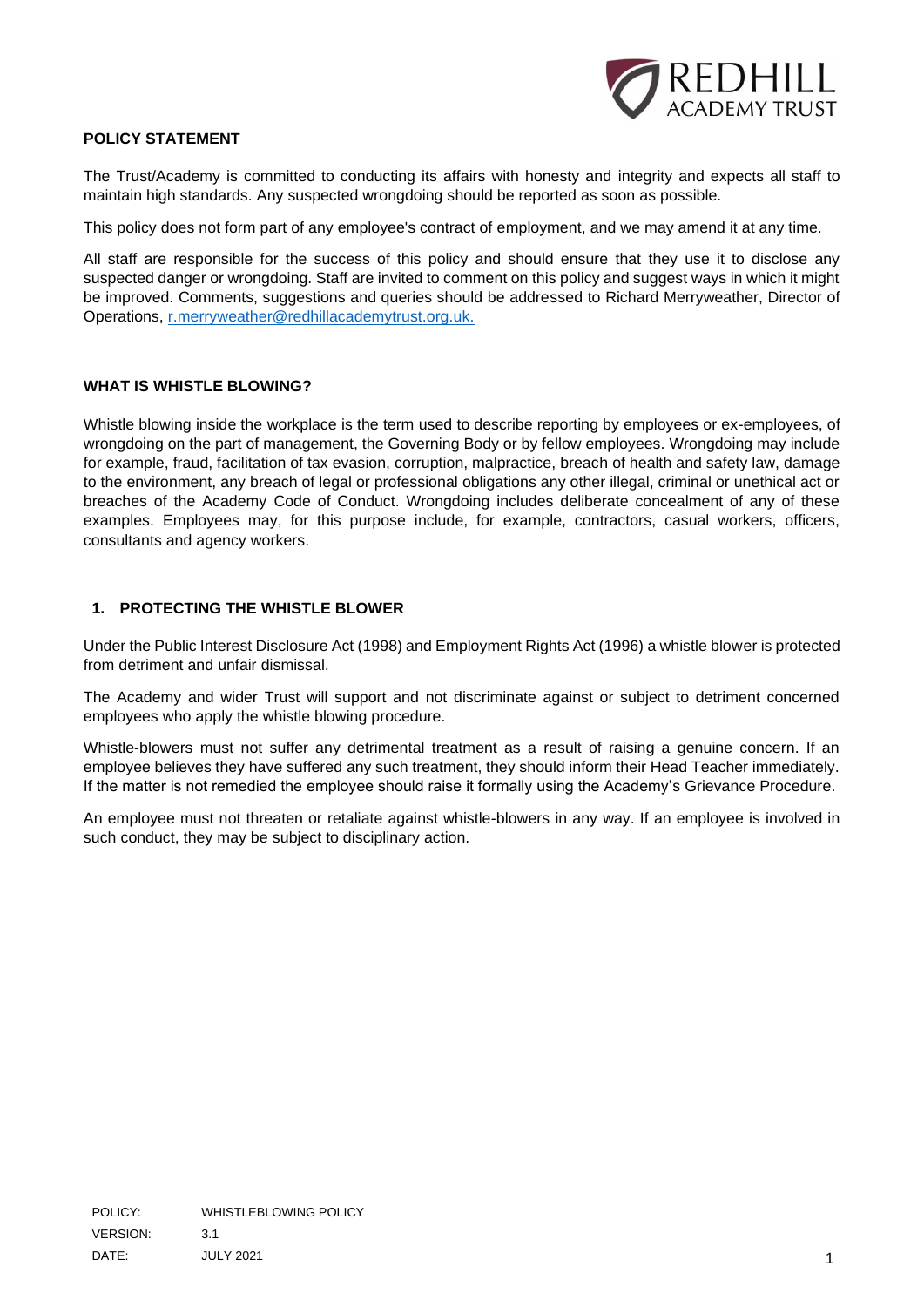

## <span id="page-3-0"></span>**2. WHEN SHOULD WHISTLE BLOWING PROCEDURES BE USED?**

If an employee has concerns about wrongdoing at the Academy and feels that those concerns are sufficiently serious to require reporting, this procedure outlines what should be done.

- 2.1 Each individual member of staff should feel able to speak freely on such matters.
- 2.2 Whistleblowing should only be used when the party implementing the procedure (Representor) has reasonable grounds for believing that a serious offence has been or may be committed. It must never be used without good grounds, falsely or maliciously.
- 2.3 Whistle blowing is not appropriate for dealing with issues between an employee and the Academy which relate to the employee's own personal circumstances, such as treatment at work. In those instances, the employee should use the Academy's Grievance Procedure and the alternative dispute resolution outlined in the employment terms and conditions.
- 2.4 Whistleblowing is not appropriate for dealing with pupil complaints, which will be dealt with under separately published procedures.
- 2.5 Whistleblowing is not appropriate to specific cases of child safety or safeguarding which will be dealt with under the procedures specified in that connection.

#### <span id="page-3-1"></span>**3. WHO SHOULD YOU RAISE A CONCERN WITH?**

- 3.1 This will depend on the seriousness and sensitivity of the issues involved and who is suspected of the wrongdoing. You should normally raise concerns with:
	- 3.1.1 Your line manager
	- 3.1.2 Your Head Teacher
	- 3.1.3 Your Executive Head Teacher
	- 3.1.4 The Trust Principal

## <span id="page-3-2"></span>**4. THE PROCEDURE**

- 4.1 Any issue raised will be kept confidential while the procedure is being used.
- 4.2 You may raise your concern by telephone, in person or in writing. The earlier you express your concern, the easier it is to take action. You will need to provide the following information:
	- 4.2.1 The nature of your concern and why you believe it to be true
	- 4.2.2 The background and history of the concern (giving relevant dates)

The Academy does not encourage staff to make disclosures anonymously. Proper investigation may be more difficult or impossible if we cannot obtain further information from the Representor. It is also more difficult to establish whether any allegations are credible. The Representor's identity will be kept confidential if requested due to fear of reprisals.

4.3 The person with whom the matter is raised is referred to as the "Assessor".

The Assessor will: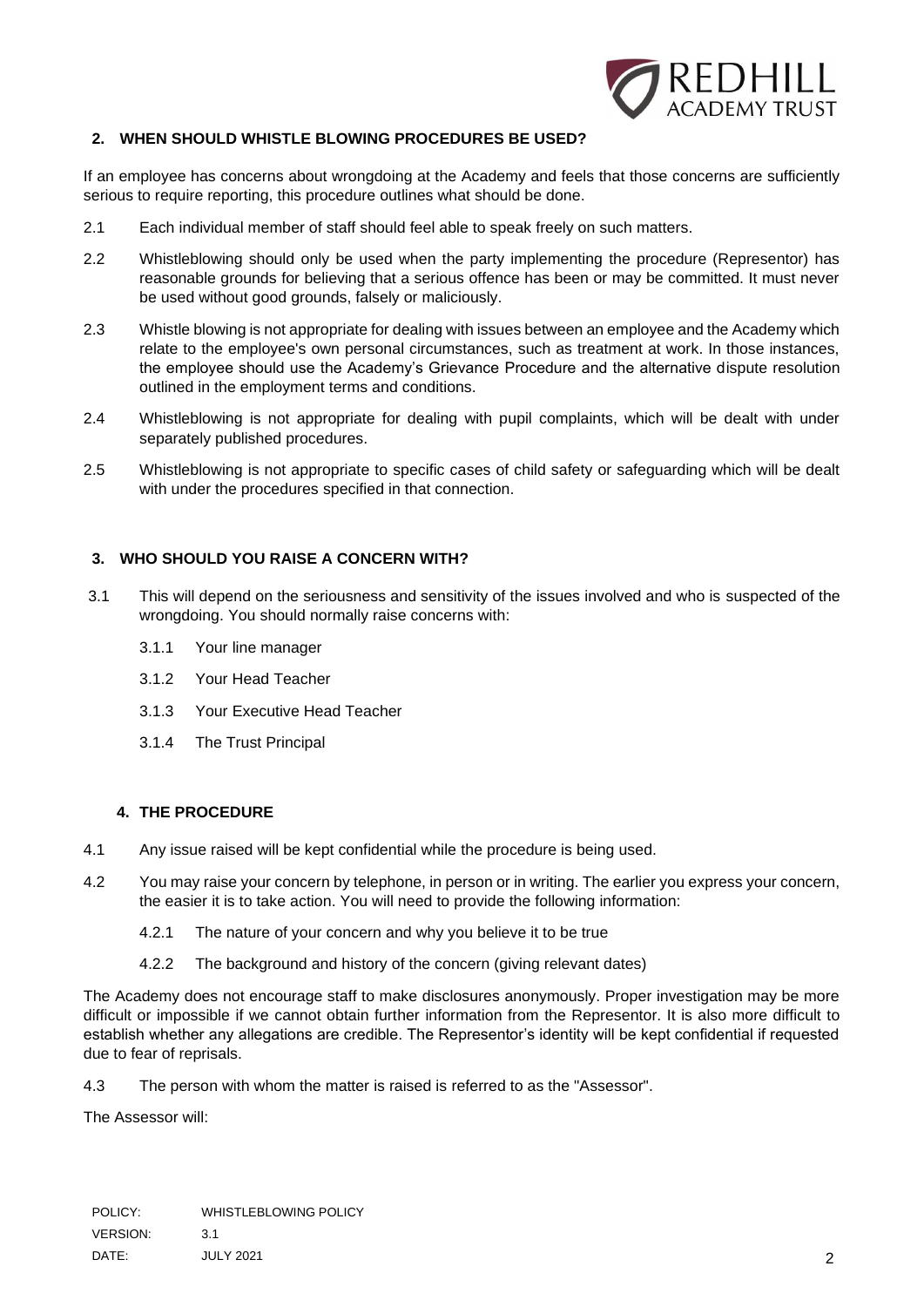

- 4.3.1 Interview the Representor as soon as possible within seven working days, in confidence. Early interview will be essential if the concern relates to an immediate danger to loss of life or serious injury or risk to pupils;
- 4.3.2 Obtain as much information as possible from the Representor about the grounds for the belief of wrongdoing. Take a detailed written summary and provide the Representor with a copy;
- 4.3.3 Consult with the Representor about further steps which could be taken;
- 4.3.4 Advise the Representor of the appropriate route if the matter does not fall under this Procedure;
- 4.3.5 other than in the case of paragraph 4.4, report all matters raised under this procedure to the Chair of the Trust.
- 4.4 At the interview with the Assessor, the Representor may be accompanied by a recognised trade union representative or a work colleague. The Representor's companion must respect the confidentiality of any disclosure and any subsequent investigation. The Assessor may be accompanied by a member of the Academy staff to take notes.
- 4.5 Promptly within ten working days of the interview, the Assessor will recommend one or more of the following:
	- 4.5.1 the matter be further investigated internally by the Academy;
	- 4.5.2 the matter be further investigated by external consultants appointed by the Academy;
	- 4.5.3 the matter be reported to an external agency;
	- 4.5.4 disciplinary proceedings be implemented against an employee;
	- 4.5.5 the route for the Representor to pursue the matter if it does not fall within this procedure; or
	- 4.5.6 that no further action is taken by the Academy.
- 4.6 The grounds on which no further action is taken include:
	- 4.6.1 the Assessor is satisfied that, on the balance of probabilities, there is no evidence that wrongdoing within the meaning of this procedure has occurred, is occurring or is likely to occur;
	- 4.6.2 the matter is already (or has been) the subject of proceedings under one of the Academy's other procedures or policies;
	- 4.6.3 the matter concerned is already (or has been) the subject of legal proceedings, or has already been referred to an external agency.
- 4.7 The recommendation of the Assessor will be made to the Head Teacher. However, should it be alleged that the Head Teacher is involved in the alleged wrongdoing, the recommendation will be made to the Chair of Governors.
- 4.8 The Head Teacher or Chair of the Governors, as appropriate, will ensure that the recommendation is implemented unless there is good reason for not doing so in whole or in part. Such a reason will be reported to the next meeting of the Governing Body.
- 4.9 The conclusion of any agreed investigation will be reported by the Assessor to the Representor promptly within twenty-eight working days of the initial interview, unless an extension in time is agreed.
- 4.10 All responses to the Representor will be made in writing and sent to the Representor's home address.
- 4.11 If the Representor has not had a response within the above time limit or such reasonable extension as the Academy requires and communicates to the Representor, the Representor may go to an appropriate external agency, under paragraph 6, but will inform the Assessor before doing so.

POLICY: WHISTLEBLOWING POLICY VERSION: 3.1 DATE: JULY 2021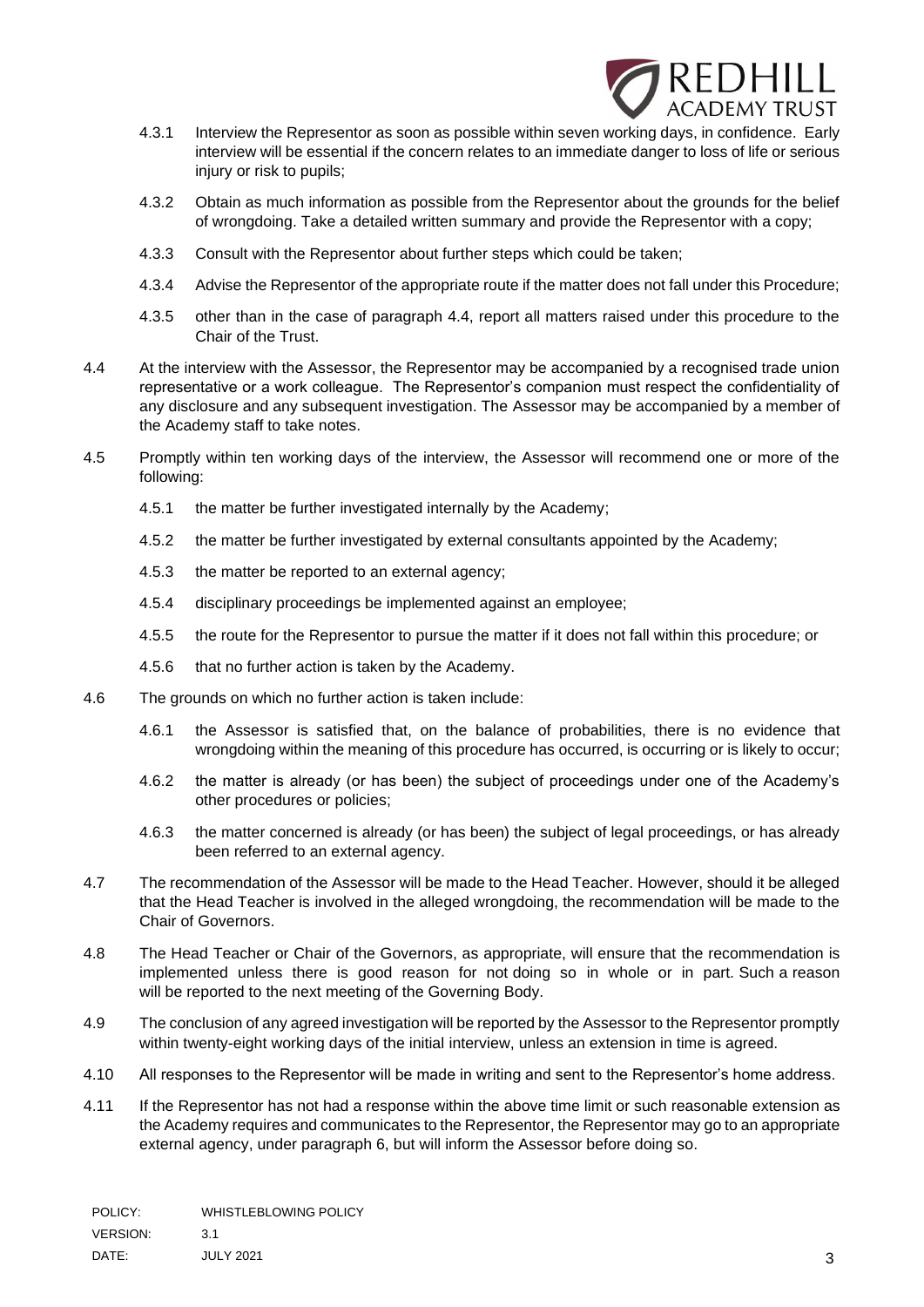

4.12 The Representor may at any time disclose the matter on a legally privileged basis to a professionally qualified lawyer for the purpose of taking legal advice.

## **5. MALICIOUS ACCUSATIONS**

<span id="page-5-0"></span>5.1 A deliberately false or malicious accusation made by a Representor is a disciplinary offence and will be dealt with under the Academy's disciplinary procedure.

## **6. INFORMING EXTERNAL AGENCIES**

- <span id="page-5-1"></span>6.1 Within the Academy all staff have a duty of confidentiality. The duty of confidentiality is implied by the law in every contract of employment and prohibits employees from publicly disclosing employers' confidential information, unless it is in the public interest that the information is disclosed or unless the Academy fails to follow required procedures. Other legal restrictions on the disclosure of information, for example under data protection legislation, may also apply.
- 6.2 Whistle blowing to an external agency without first going through the internal procedure is a breach of the Academy's Code of Conduct. The external agencies may include:
	- 6.2.1 Department for Education;
	- 6.2.2 Member of Parliament;
	- 6.2.3 National Audit Office;
	- 6.2.4 Health and Safety Executive;
	- 6.2.5 Police;
	- 6.2.6 Local Authority Designated Officer.
- 6.3 It will very rarely if ever be appropriate to alert the media. The Academy strongly encourages any employee to seek advice before reporting a concern to anyone external.
- 6.4 Protect (an independent whistleblowing charity) operates a confidential helpline. Their contact details are:
	- 6.4.1 Helpline: 0203 117 2520
	- 6.4.2 E-mail: [whistle@pcaw.co.uk](mailto:whistle@pcaw.co.uk)
	- 6.4.3 Website: [www.pcaw.co.uk](http://www.pcaw.co.uk/)

## **7. CONFIDENTIAL EMPLOYEE ENQUIRIES**

<span id="page-5-2"></span>7.1 Employees may, on a confidential basis seek prior guidance from the Head Teacher if they wish to establish whether any course of conduct on their part or on the part of another employee may amount to wrongdoing under these procedures. Such enquiry shall be kept confidential. The Head Teacher will attempt to provide guidance on the basis of the information provided, but such guidance shall not prejudice the rights of the Academy or any person under these procedures.